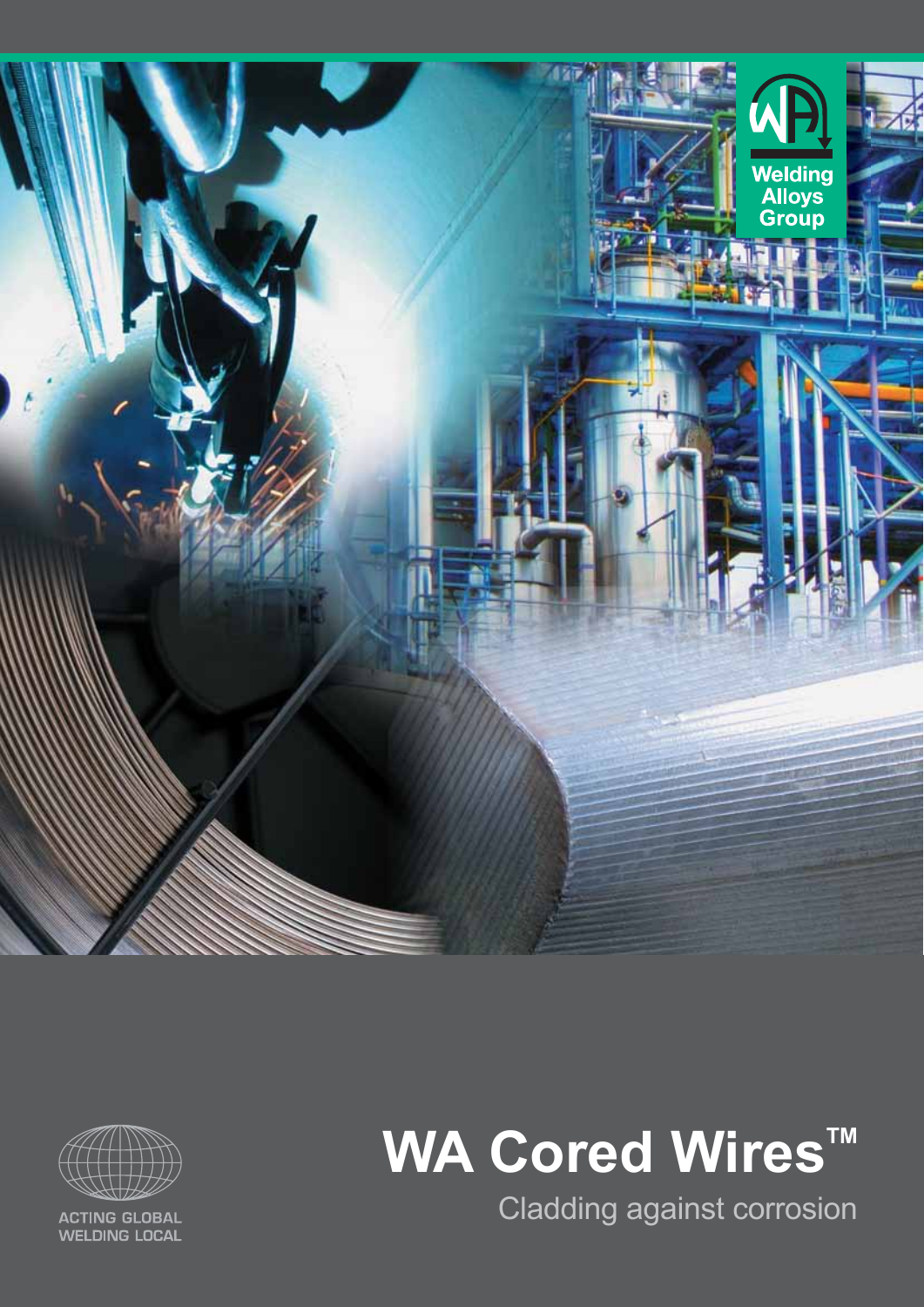## **Innovative solutions through our leading cored wire technology**



Since it's foundation in 1966, the Welding Alloys Group, has become the global specialist in the development, manufacture and marketing of high alloy content cored wires. However, our technology extends into the application of welding. We design and build programmable equipment for joining and surfacing applications and provide the customers with all the technical and logistical services required for the successful usage of our products and technologies.

In this environment our R & D works hand in hand with engineering companies, designers, constructors and users of vessels, piping, heat exchangers, valves, pumps and specific equipment and machinery to select the cladding consumables and techniques offering the best price to performance ratio.

Using production machinery of our own design, Welding Alloys produces a wide range of non alloyed, low alloyed and high alloyed wires meeting or exceeding the most severe metallurgical or industrial standards. The requirements of the industry in the field of corrosion protection are renowned for being the most stringent and demanding.

Welding products and techniques evolve constantly. All descriptions, illustrations and properties given in this catalogue are subjected to changes and can only be considered as general guidance.

This catalogue represents a selection of cored wires for cladding applications. Welding Alloys standard products for joining, hardfacing and thermal spraying feature in separate catalogues. We will gladly examine any special requests; and as experts in our field we treat them all individually. Please do not hesitate to contact us.

### 100% Welding Alloys technology and manufacturing



#### **Contents**

Properties and benefits of using in cladding applications for corr WA Cored Wire for cladding

Industries using WA Cored Wir

WA Multi*Surfacer*™ WA Inte

| g cored wires<br>osion protection              | $4 - 5$ |
|------------------------------------------------|---------|
|                                                | $6 - 9$ |
| $\mathsf{es}^{\scriptscriptstyle \mathsf{TM}}$ | 10      |
| gra™ Services                                  | 11      |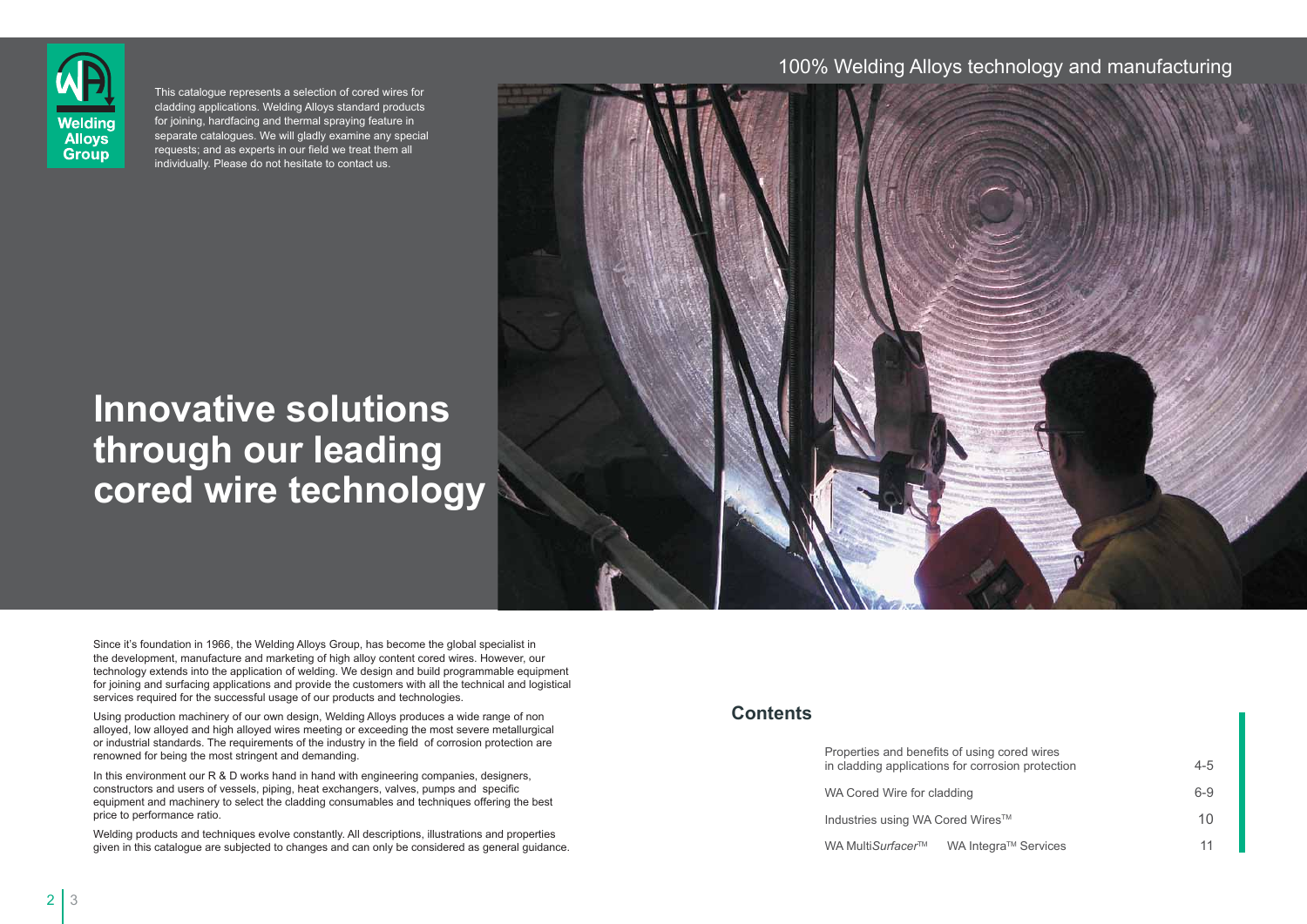#### **Cored wires can be produced in specific chemical compositions**

In cladding, the detrimental effect of dilution with the base metal affects the mechanical characteristics and corrosion resistance of the deposit. WA has responded by:

- **>** Developing non-standard alloys designed to compensate for dilution (either under-alloyed or over-alloyed).
- **>** Enhancing quality control to ensure the products exceed the industry standards.
- **>** Tailoring chemical composition in small production batches to give greater flexibility.

#### **Cored wires meet the most stringent specifications**

- **>** For normal service conditions, the correct chemical composition of the deposit at and below the surface to a specific deposit thickness, is the only requirement to meet the application specifications.
- **>** For more stringent industrial requirements, for example in the presence of hydrogen, claddings achieved with WA cored wires have shown exceptional results under the "Hydrogen Induced Disbonding" test (ASTM G-146), when Post Weld Heat Treatment on Cr-Mo steels has been applied.
- **>** When called for, batches depositing metal with a strictly specified Ferrite Number (FN) are also produced, maintaining the quality both in weldability and in chemical characteristics.



| İ                             |   |
|-------------------------------|---|
|                               |   |
|                               |   |
|                               |   |
| <b>Contract</b>               |   |
| <b>THE REPORT OF PROPERTY</b> |   |
| <b>CONTRACTOR</b>             |   |
|                               |   |
|                               |   |
| <b>CONTRACTOR</b>             |   |
| <b>CONTRACTOR</b>             |   |
|                               | ١ |
|                               |   |

sene yang lain kemudi yang liling linggi (le

|                                           |                                                                          |                      |               | <b>Ferritic or martensitic</b> |                        | <b>Austenitic, Duplex or Super-Duplex</b> |                                    |                                    |                  |                        | <b>Nickel and Cobalt base</b> | <b>Nickel base</b>   | Copper base                   |                  |
|-------------------------------------------|--------------------------------------------------------------------------|----------------------|---------------|--------------------------------|------------------------|-------------------------------------------|------------------------------------|------------------------------------|------------------|------------------------|-------------------------------|----------------------|-------------------------------|------------------|
|                                           | <b>WA Cored</b>                                                          |                      |               | <b>CHROMECORE</b>              |                        | <b>TRIS</b>                               | <b>TETRAS</b>                      | <b>TETRAV</b>                      | <b>TUBES</b>     |                        | <b>STELLOY</b>                | <b>STELLOY</b>       | <b>GAMMA</b>                  | <b>CORBRONZE</b> |
|                                           | <b>Wires™</b>                                                            | $\mathbf{O}$         | S.            | $M-G$                          | $B-G$                  | $\mathbf{o}$                              | G.                                 | G.                                 | G.               |                        | G.                            | $\mathbf{O}$         | G.                            | G.               |
|                                           | Process EN<br><b>ISO 4063</b>                                            | 114                  | 121           | 139                            | 136                    | 114                                       | 136                                | 136                                | 139              | 139                    | 141                           | 114                  | 136                           | 139              |
| <b>WA Cored Wires</b><br><b>processes</b> | <b>AWS Process</b>                                                       | <b>FCAW-S</b>        | <b>SAW</b>    | FCAW-G<br>FCAW-P               | FCAW-G                 | <b>FCAW</b>                               | FCAW-G                             | FCAW-G                             | FCAW-G<br>FCAW-P | FCAW-G<br>FCAW-P       | <b>GTAW</b>                   | <b>FCAW-S</b>        | FCAW-G                        | FCAW-G           |
|                                           | <b>EN ISO class</b>                                                      | U                    | M             | M                              | N.A.                   | U                                         | $\mathsf{R}$                       | P                                  | M                | N.A.                   | M                             | $\cup$               | N.A.                          | M                |
|                                           | AWS class                                                                | $T0-3$               | <b>ECXXX</b>  | <b>ECXXX</b>                   | $T0-4$                 | $T0-3$                                    | $T0-1/4$                           | $T1 - 1/4$                         | <b>ECXXX</b>     | N.A.                   | <b>ECXXX</b>                  | N.A.                 | $T0-4$                        | N.A.             |
|                                           | Slag - EN ISO<br>17633                                                   | Self shielded<br>– U | Slag free - M | Slag free - M                  | <b>Basic</b>           | Self shielded<br>– U                      | <b>Rutile slow</b><br>freezing - R | <b>Rutile fast</b><br>freezing - P | Slag free - M    | Slag free              | Slag free                     | Self shielded<br>– U | <b>Basic slow</b><br>freezing | Slag free        |
|                                           | Welding<br>positions                                                     | Flat                 | Flat          | (A  )                          | Flat and<br>horizontal | Flat and<br>horizontal                    | Flat and<br>horizontal             | All                                | (A  )            | Flat and<br>horizontal | All                           | Flat                 | Flat and<br>horizontal        | Flat             |
|                                           | <b>Protection: Flux</b><br><b>ISO Shielding</b><br>$q$ as - ISO<br>14175 | None                 | <b>Flux</b>   | <b>11, M12</b>                 |                        | <b>None</b>                               | M21, M20,<br>CO <sub>2</sub>       | M21, M20,<br>CO <sub>2</sub>       | <b>11, M12</b>   | <b>11, M12</b>         | 11                            | <b>None</b>          | M21, M20                      | 11, 12, 13       |
|                                           | Level of quality<br>requirement                                          | $***$                | $***$         | $***$                          | $***$                  | $***$                                     | ***                                | $***$                              | $***$            | $***$                  | $****$                        | $***$                | ****                          | ****             |

#### WA **Properties and benefits of using cored wires in cladding applications for corrosion protection**





#### **Cored wires are versatile and deliver high productivity**

- **>** Several types of cored wires are manufactured (see tables), each type corresponding to a particular welding process. The range is wide, giving the user considerable choice over parameters such as deposition rates and dilution level. All wire types are designed to be welded semi-automatically or fully automatically.
- **>** Cored wires are designed for cladding or rebuilding in the horizontal or vertical position. Compared with solid wire or stick electrodes, training and qualification of operators is quicker. Compared with solid wire, quality is generally higher with lower defects and associated repair costs. Compared with stick electrodes; the deposition rate is up to 6 times higher.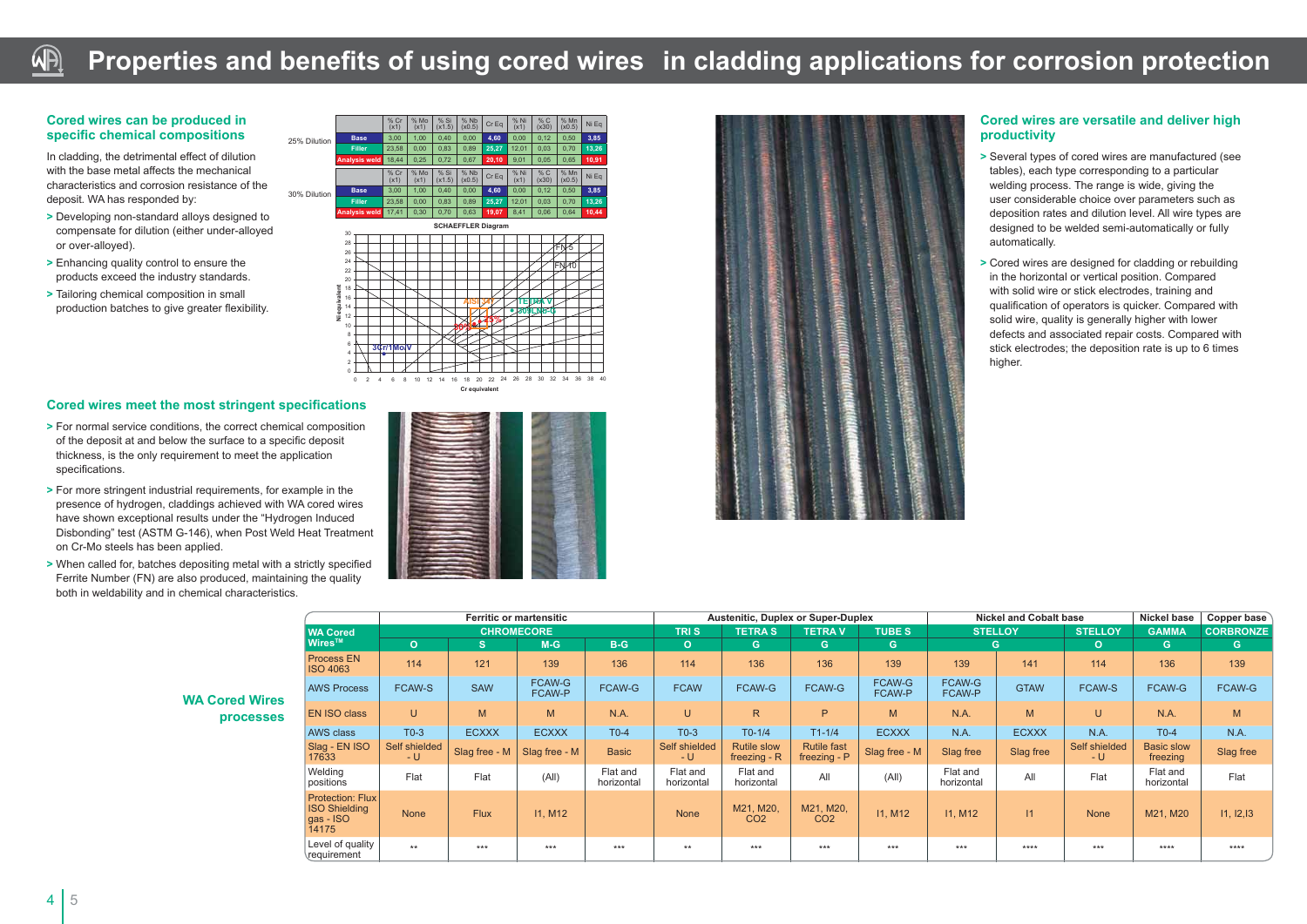#### **Duplex Multiple Passes**

\* Weld metal analysis and ferrite may vary according to wire analysis, base metal composition and welding procedure. \* Carbon content in the layer depends 1) on the carbon content of the base metal 2) on the welding parameters.



### **WA Cored Wire for cladding**

#### **Austenitic Single Pass**

|             |                      |                   |      | <b>Target</b> |                             |     |       |               |                       | <b>Solution WA*</b> |                   |
|-------------|----------------------|-------------------|------|---------------|-----------------------------|-----|-------|---------------|-----------------------|---------------------|-------------------|
|             | <b>Standards</b>     |                   |      |               | <b>Chemical composition</b> |     |       |               |                       |                     | <b>Typical FN</b> |
| <b>AISI</b> | <b>EN</b>            | C%                | Cr%  | Ni%           | Mo%                         | Nb% | $N\%$ | <b>Others</b> | Designation<br>number |                     |                   |
|             |                      |                   |      |               |                             |     |       |               | <b>TETRAS</b>         | 803-G               | $6 - 10$          |
| 308L        | 199L                 | ${}_{0.04}$       | 19,0 | 10,0          |                             |     | 0,03  |               | <b>TETRAV</b>         | 803-G               | $6 - 10$          |
|             |                      |                   |      |               |                             |     |       |               | <b>TUBE S</b>         | 803-G               | $6 - 10$          |
|             |                      |                   |      |               |                             |     |       |               | <b>TETRAS</b>         | 743-G               | $6 - 10$          |
| 347L        | 199 Nb               | < 0.04            | 19,0 | 10,5          |                             | 0,5 | 0,03  |               | <b>TETRAV</b>         | 743-G               | $6 - 10$          |
|             |                      |                   |      |               |                             |     |       |               | <b>TUBE S</b>         | 743-G               | $6 - 10$          |
|             | 19 12                |                   |      |               |                             |     |       |               | <b>TETRAS</b>         | 613-G               | $6 - 10$          |
| 316L        | 3L                   | < 0.04            | 19,0 | 12,0          | 2,8                         |     | 0,03  |               | <b>TETRAV</b>         | 613-G               | $6 - 10$          |
|             |                      |                   |      |               |                             |     |       |               | <b>TUBE S</b>         | 613-G               | $6 - 10$          |
|             | 19 12 3              |                   |      |               |                             |     |       |               | <b>TETRAS</b>         | 813-G               | $6 - 10$          |
| 318         | <b>N<sub>b</sub></b> | < 0.04            | 19,0 | 11,5          | 2,8                         | 0,6 | 0,03  |               | <b>TETRAV</b>         | 813-G               | $6 - 10$          |
|             |                      |                   |      |               |                             |     |       |               | <b>TUBE S</b>         | 813-G               | $6 - 10$          |
|             |                      |                   |      |               |                             |     |       |               | <b>TETRAS</b>         | 713-G               | $5 - 8$           |
| 317L        | 19 13 4<br>N L       | < 0.04            | 19,0 | 13,0          | 3,5                         |     | 0,04  |               | <b>TETRAV</b>         | 713-G               | $5 - 8$           |
|             |                      |                   |      |               |                             |     |       |               | <b>TUBE S</b>         | 713-G               | $5 - 8$           |
|             |                      |                   |      |               |                             |     |       |               | <b>TETRAS</b>         | 583-G               | 0                 |
| 385         |                      | 20 25 5<br>< 0.04 | 21,0 | 25,0          | 4,8                         |     | 0,08  | Cu            | <b>TETRAV</b>         | 583-G               | 0                 |
|             |                      | Cu N L            |      |               |                             |     |       |               | <b>TUBE S</b>         | 583-G               | 0                 |

|                  |                          |             |      | <b>Target</b>  |                             |                |               |               | <b>Solution WA</b> |                                 |                |                |        |               |                             |                               |    |
|------------------|--------------------------|-------------|------|----------------|-----------------------------|----------------|---------------|---------------|--------------------|---------------------------------|----------------|----------------|--------|---------------|-----------------------------|-------------------------------|----|
| <b>Standards</b> |                          |             |      |                | <b>Chemical composition</b> |                |               |               |                    | First pass<br>Subsequent passes |                |                |        |               |                             |                               |    |
| <b>AISI</b>      | EN                       | $C\%$       | Cr%  | Ni%            | Mo%                         | Nb%            | $N\%$         | <b>Others</b> |                    | Designation                     |                | Designation    |        |               | <b>Typical FN</b><br>number | <b>Typical</b><br><b>PREN</b> |    |
|                  |                          |             |      |                |                             |                |               |               | <b>TETRAS</b>      | 309L-G                          | <b>TETRA S</b> | 22 9 3L-G      | 40     | 36            |                             |                               |    |
| 2205             | 2293<br>N L              | ${}_{0,04}$ | 23,0 | 9,2            | 3,2                         | 0, 16          | 0,15          |               |                    |                                 |                | <b>TETRAV</b>  | 309L-G | <b>TETRAV</b> | 22 9 3L-G                   | 40                            | 36 |
|                  |                          |             |      |                |                             |                |               | <b>TUBE S</b> | 309L-G             | <b>TUBE S</b>                   | 22 9 3L-G      | 40             | 36     |               |                             |                               |    |
|                  |                          |             |      | <b>TETRA S</b> | 309LNb-G                    | <b>TETRA S</b> | <b>D57L-G</b> | 35            | 41                 |                                 |                |                |        |               |                             |                               |    |
| 2507Cu           | 2594<br>Cu <sub>NL</sub> | ${}_{0.04}$ | 25,0 | 9,5            | 3.8                         | 0,25           | 0.2           | Cu            | <b>TETRAV</b>      | 309LNb-G                        | <b>TETRAV</b>  | $D57L-G$       | 35     | 41            |                             |                               |    |
|                  |                          |             |      |                |                             |                |               |               | <b>TUBE S</b>      | 309LNb-G                        | <b>TUBE S</b>  | <b>D57L-G</b>  | 35     | 41            |                             |                               |    |
|                  |                          |             |      |                |                             |                |               |               | <b>TETRA S</b>     | 309LMo-G                        | <b>TETRAS</b>  | <b>D760L-G</b> | 35     | 42            |                             |                               |    |
| 2507CuW          | 2594<br><b>NL</b>        | ${}_{0.04}$ | 24,5 | 9,3            | 3,8                         | 0,24           | 0,2           | Cu.W          | <b>TETRAV</b>      | 309LMo-G                        | <b>TETRAV</b>  | <b>D760L-G</b> | 35     | 42            |                             |                               |    |
|                  |                          |             |      |                |                             |                |               |               | <b>TUBE S</b>      | 309LMo-G                        | <b>TUBE S</b>  | <b>D760L-G</b> | 35     | 42            |                             |                               |    |
|                  |                          |             |      |                |                             |                |               |               | <b>TETRAS</b>      | 309LMo-G                        | <b>TETRA S</b> | <b>D750L-G</b> | 35     | 42            |                             |                               |    |
| 2507             | 2594<br><b>NL</b>        | < 0.04      | 25,0 | 9,5            | 3.8                         | 0,25           |               |               | <b>TETRAV</b>      | 309LMo-G                        | <b>TETRAV</b>  | <b>D750L-G</b> | 35     | 42            |                             |                               |    |
|                  |                          |             |      |                |                             |                |               | <b>TUBE S</b> | 309LMo-G           | <b>TUBE S</b>                   | <b>D750L-G</b> | 35             | 42     |               |                             |                               |    |



#### **Austenitic Multiple Passes**

|             |                                  |             |      | <b>Target</b> |                             |      |       |               | <b>Solution WA</b> |                   |               |                   |                |  |
|-------------|----------------------------------|-------------|------|---------------|-----------------------------|------|-------|---------------|--------------------|-------------------|---------------|-------------------|----------------|--|
|             | <b>Standards</b>                 |             |      |               | <b>Chemical composition</b> |      |       |               |                    | <b>First pass</b> |               | Subsequent passes |                |  |
| <b>AISI</b> | <b>EN</b>                        | C%          | Cr%  | Ni%           | Mo%                         | Nb%  | $N\%$ | <b>Others</b> |                    | Designation       |               | Designation       |                |  |
|             |                                  |             |      |               |                             |      |       |               | <b>TETRAS</b>      | 309L-G            | <b>TETRAS</b> | 308L-G            | $3 - 10$       |  |
| 308L        | 199L                             | ${}_{0.04}$ | 19.0 | 10.0          |                             |      | 0,03  |               | <b>TETRAV</b>      | 309L-G            | <b>TETRAV</b> | 308L-G            | $3 - 10$       |  |
|             |                                  |             |      |               |                             |      |       |               | <b>TUBE S</b>      | 309L-G            | <b>TUBE S</b> | 308L-G            | $3 - 10$       |  |
|             |                                  |             |      |               |                             |      |       |               | <b>TRIS</b>        | 309L-G            | <b>TRIS</b>   | 308L-O            | $3 - 10$       |  |
|             |                                  |             |      |               |                             |      |       |               | <b>TETRAS</b>      | 309LNb-G          | <b>TETRAS</b> | 347L-G            | $6 - 10$       |  |
| 347L        | 19 9 Nb                          | ${}_{0.04}$ | 19.0 | 10.5          |                             | 0.5  | 0,03  |               | <b>TETRAV</b>      | 309LNb-G          | <b>TETRAV</b> | 347L-G            | $6 - 10$       |  |
|             |                                  |             |      |               |                             |      |       |               | <b>TUBE S</b>      | 309LNb-G          | <b>TUBE S</b> | 347L-G            | $6 - 10$       |  |
|             |                                  |             |      |               |                             |      | 0.03  | <b>TETRAS</b> | 309LMo-G           | <b>TETRAS</b>     | 316L-G        | $6 - 10$          |                |  |
| 316L        | 19 12                            | < 0.04      | 19,0 | 12,0          | 2,8                         |      |       |               | <b>TETRAV</b>      | 309LMo-G          | <b>TETRAV</b> | 316L-G            | $6 - 10$       |  |
|             | 3L                               |             |      |               |                             |      |       |               | <b>TUBE S</b>      | 309LMo-G          | <b>TUBE S</b> | 316L-G            | $6 - 10$       |  |
|             |                                  |             |      |               |                             |      |       |               | <b>TRIS</b>        | 309LMo-G          | <b>TRIS</b>   | 316L-O            | $6 - 10$       |  |
|             |                                  |             |      |               |                             |      |       |               | <b>TETRAS</b>      | 309LMo-G          | <b>TETRAS</b> | 318L-G            | $6 - 10$       |  |
| 318         | 19 12 3<br><b>N<sub>b</sub></b>  | < 0.04      | 19,0 | 11,5          | 2,8                         | 0,6  | 0,03  |               | <b>TETRAV</b>      | 309LMo-G          | <b>TETRAV</b> | 318L-G            | $6 - 10$       |  |
|             |                                  |             |      |               |                             |      |       |               | <b>TUBE S</b>      | 309LMo-G          | <b>TUBE S</b> | 318L-G            | $6 - 10$       |  |
|             |                                  |             |      |               |                             |      |       |               | <b>TETRAS</b>      | 309LMo-G          | <b>TETRAS</b> | 317L-G            | $5 - 10$       |  |
| 317L        | 19 13 4                          | ${}_{0.04}$ | 19,0 | 13,0          | 3,5                         |      |       |               | <b>TETRAV</b>      | 309LMo-G          | <b>TETRAV</b> | 317L-G            | $5 - 10$       |  |
|             | <b>NL</b>                        |             |      |               |                             |      | 0,04  |               | <b>TUBE S</b>      | 309LMo-G          | <b>TUBE S</b> | 317L-G            | $5 - 10$       |  |
|             |                                  |             |      |               |                             |      |       |               | <b>TRIS</b>        | 309LMo-G          | <b>TRIS</b>   | 317L-O            | $5 - 10$       |  |
|             |                                  |             |      |               |                             |      |       |               | <b>TETRAS</b>      | 309LMo-G          | <b>TETRAS</b> | 904L-G            | $\overline{0}$ |  |
| 385         | 20 25 5<br>${}_{0.04}$<br>Cu N L | 21.0        | 25.0 | 4,8           |                             | 0,08 | Cu    | <b>TETRAV</b> | 309LMo-G           | <b>TETRAV</b>     | 904L-G        | $\overline{0}$    |                |  |
|             |                                  |             |      |               |                             |      |       |               | <b>TUBE S</b>      | 309LMo-G          | <b>TUBE S</b> | 904L-G            | $\overline{0}$ |  |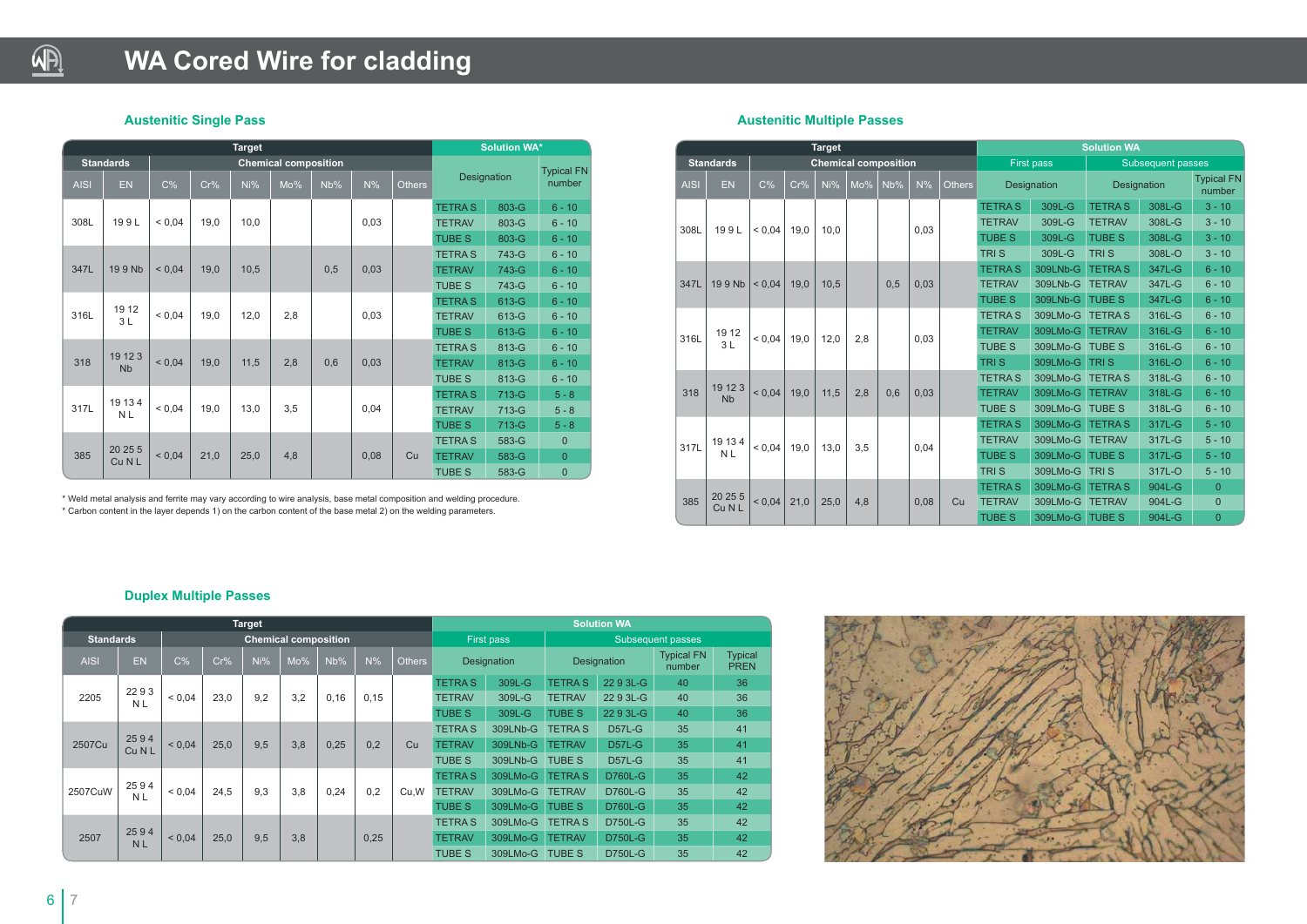#### **Ferritic and Martensitic Multiple Passes**

#### **Nickel Base**



## **WA Cored Wire for cladding**

|             |                  |            | <b>Target</b> |     |                             |      |               |                   | <b>Solution WA</b> |                   |           |                                   |  |
|-------------|------------------|------------|---------------|-----|-----------------------------|------|---------------|-------------------|--------------------|-------------------|-----------|-----------------------------------|--|
|             | <b>Standards</b> |            |               |     | <b>Chemical composition</b> |      |               | First pass        |                    | Subsequent passes |           |                                   |  |
| <b>AISI</b> | EN/ISO           | C%         | Cr%           | Ni% | Mn                          | Si   | <b>Others</b> | Designation       |                    | Designation       |           | <b>Typical</b><br><b>Hardness</b> |  |
|             |                  |            |               |     |                             |      |               | <b>CHROMECORE</b> | 430-G              | <b>CHROMECORE</b> | $410-G$   | <b>42 HRC</b>                     |  |
| 410         | X12Cr13          | < 0.12     | 13,0          |     | 0,5                         | 0,70 |               | <b>CHROMECORE</b> | 430-S              | <b>CHROMECORE</b> | 410-S     | 42 HRC                            |  |
|             |                  |            |               |     |                             |      |               | <b>CHROMECORE</b> | 430-Q              | <b>CHROMECORE</b> | $410 - O$ | <b>42 HRC</b>                     |  |
|             |                  |            |               |     |                             |      |               | <b>CHROMECORE</b> | 430-G              | <b>CHROMECORE</b> | 420-G     | <b>50 HRC</b>                     |  |
| 420         | X20Cr13          | 0.3        | 13.0          |     | 1,0                         | 0.25 |               | <b>CHROMECORE</b> | 430-S              | <b>CHROMECORE</b> | 420-S     | <b>50 HRC</b>                     |  |
|             |                  |            |               |     |                             |      |               | <b>CHROMECORE</b> | $430 - O$          | <b>CHROMECORE</b> | $420 - O$ | <b>50 HRC</b>                     |  |
| 410NiMo     | X3CrNi13-4       | ${}< 0.04$ | 12.5          | 4.5 | 0.5                         | 0.70 | $Mo=0.45$     | <b>CHROMECORE</b> | 430-G              | <b>CHROMECORE</b> | 410NiMo-G | 200 HB                            |  |
|             |                  |            |               |     |                             |      |               | <b>CHROMECORE</b> | 430-S              | <b>CHROMECORE</b> | 410NiMo-S | <b>200 HB</b>                     |  |
|             |                  |            |               |     |                             |      |               | <b>CHROMECORE</b> | 430-G              | <b>CHROMECORE</b> | $430 - G$ | 220 HB                            |  |
| 430         | X6Cr17           | 0.08       | 17.5          |     | 0.9                         | 0,70 |               | <b>CHROMECORE</b> | 430-S              | <b>CHROMECORE</b> | 430-S     | 220 HB                            |  |
|             |                  |            |               |     |                             |      |               | <b>CHROMECORE</b> | $430 - O$          | <b>CHROMECORE</b> | $430 - O$ | 220 HB                            |  |

|                   | <b>Target</b>    |                                                                |     |      |     |                             |   |     |          |                |      |  |  |  |
|-------------------|------------------|----------------------------------------------------------------|-----|------|-----|-----------------------------|---|-----|----------|----------------|------|--|--|--|
|                   | <b>Standards</b> |                                                                |     |      |     | <b>Chemical composition</b> |   |     |          | In two layers  |      |  |  |  |
| <b>UNS number</b> | <b>EN</b>        | C%<br>$W\%$<br>Mn%<br>Cr%<br>Mo%<br>Fe<br>Nb%<br><b>Others</b> |     |      |     | Designation                 |   |     |          |                |      |  |  |  |
| N06600            | Ni6182           |                                                                |     | 16,0 | 3,2 |                             |   | 6   |          | <b>GAMMA</b>   | 182  |  |  |  |
|                   | NiCr15Fe6Mn      | 0,03                                                           | 6,0 |      |     | 1,5                         |   |     |          | <b>STELLOY</b> | 182  |  |  |  |
|                   | NiCr20Mn6Fe4Nb   | 0.02                                                           | 5,0 | 19.0 | 1,3 | 2,5                         |   | 2,5 |          | <b>GAMMA</b>   | 4648 |  |  |  |
| N06625            | Ni6625           |                                                                |     | 21.5 | 9   | 3,4                         |   | 4   |          | <b>GAMMA</b>   | 625  |  |  |  |
|                   | NiCr22Mo9Nb      | 0,03                                                           | 0,4 |      |     |                             |   |     |          | <b>STELLOY</b> | 625  |  |  |  |
|                   | Ni6276           |                                                                |     |      | 16  |                             | 3 | 6   |          | <b>GAMMA</b>   | 276  |  |  |  |
| N10276            | NiCr15NMo15Fe6W4 | 0,02                                                           | 0,3 | 14.5 |     |                             |   |     |          | <b>STELLOY</b> | 276  |  |  |  |
| N08825            | Ni8065           |                                                                |     |      | 2,8 |                             |   |     | Ti:0.65; |                |      |  |  |  |
|                   | NiFe30Cr21Mo3    | 0,03                                                           | 1,2 | 22,0 |     |                             |   | 31  | Cu:1.6   | <b>GAMMA</b>   | 825  |  |  |  |

#### **Copper Base**

#### **Cobalt Base**

|                                                 |                   | Target |      |     |     | <b>Solution WA</b> |                                        |                    |     |                         |  |  |
|-------------------------------------------------|-------------------|--------|------|-----|-----|--------------------|----------------------------------------|--------------------|-----|-------------------------|--|--|
| <b>Standards</b><br><b>Chemical composition</b> |                   |        |      |     |     |                    | Subsequent passes<br><b>First pass</b> |                    |     |                         |  |  |
| <b>Closest UNS</b>                              | <b>Closest EN</b> | Al     | Mn   | Fe  | Ni  | <b>Designation</b> |                                        | <b>Designation</b> |     | <b>Typical Hardness</b> |  |  |
| C61900                                          | CuAI8Fe           | 9.0    | 0.5  | 3,5 | 0.4 | <b>CORBRONZE</b>   | $100-G$                                | <b>CORBRONZE</b>   | 201 | 210 HB                  |  |  |
| C63000                                          | CuAl10Ni          | 9      | 1.0  | 2.0 | 4.8 | <b>CORBRONZE</b>   | $100-G$                                | <b>CORBRONZE</b>   | 202 | 210 HB                  |  |  |
| C62400                                          |                   | 11.5   | 0.5  | 3.5 | 0.4 | <b>CORBRONZE</b>   | $100-G$                                | <b>CORBRONZE</b>   | 301 | 320 HB                  |  |  |
|                                                 | CuMn11Al8Fe3      | 8      | 11,5 | 3,0 | 2.0 | <b>CORBRONZE</b>   | $100-G$                                | <b>CORBRONZE</b>   | CMA | 210 HB                  |  |  |





|                  |           |        | <b>Target</b> |                             |      |      |          |                    | <b>Solution WA</b> |                         |                |        |               |
|------------------|-----------|--------|---------------|-----------------------------|------|------|----------|--------------------|--------------------|-------------------------|----------------|--------|---------------|
| <b>Standards</b> |           |        |               | <b>Chemical composition</b> |      |      |          | In two layers      |                    |                         |                |        |               |
| UNS number       | <b>EN</b> | $C\%$  | Cr%           | W%                          | Mo%  | Ni%  | Fe%      | <b>Designation</b> |                    | <b>Typical Hardness</b> |                |        |               |
| R30006           |           |        |               |                             |      |      |          |                    | <b>STELLOY</b>     | 6BC-G                   | <b>38 HRC</b>  |        |               |
|                  |           |        | 26.0          | 5,0                         |      |      | $\leq 3$ | <b>STELLOY</b>     | $6-G$              | 42 HRC                  |                |        |               |
|                  |           |        |               |                             |      |      |          | <b>STELLOY</b>     | $6--$              |                         |                |        |               |
|                  |           |        |               |                             |      |      |          | <b>STELLOY</b>     | 6HC-G              | <b>44 HRC</b>           |                |        |               |
|                  |           |        |               |                             | 0,25 | 28,0 |          | 5.5                | 3.0                | $<$ 3                   | <b>STELLOY</b> | $21-G$ | <b>33 HRC</b> |
| R300021          |           |        |               |                             |      |      |          | <b>STELLOY</b>     | $21-O$             |                         |                |        |               |
|                  |           | < 0.45 | 20.0          | 15.0                        |      | 10.0 | 2.0      | <b>STELLOY</b>     | $25-G$             | 210 HB                  |                |        |               |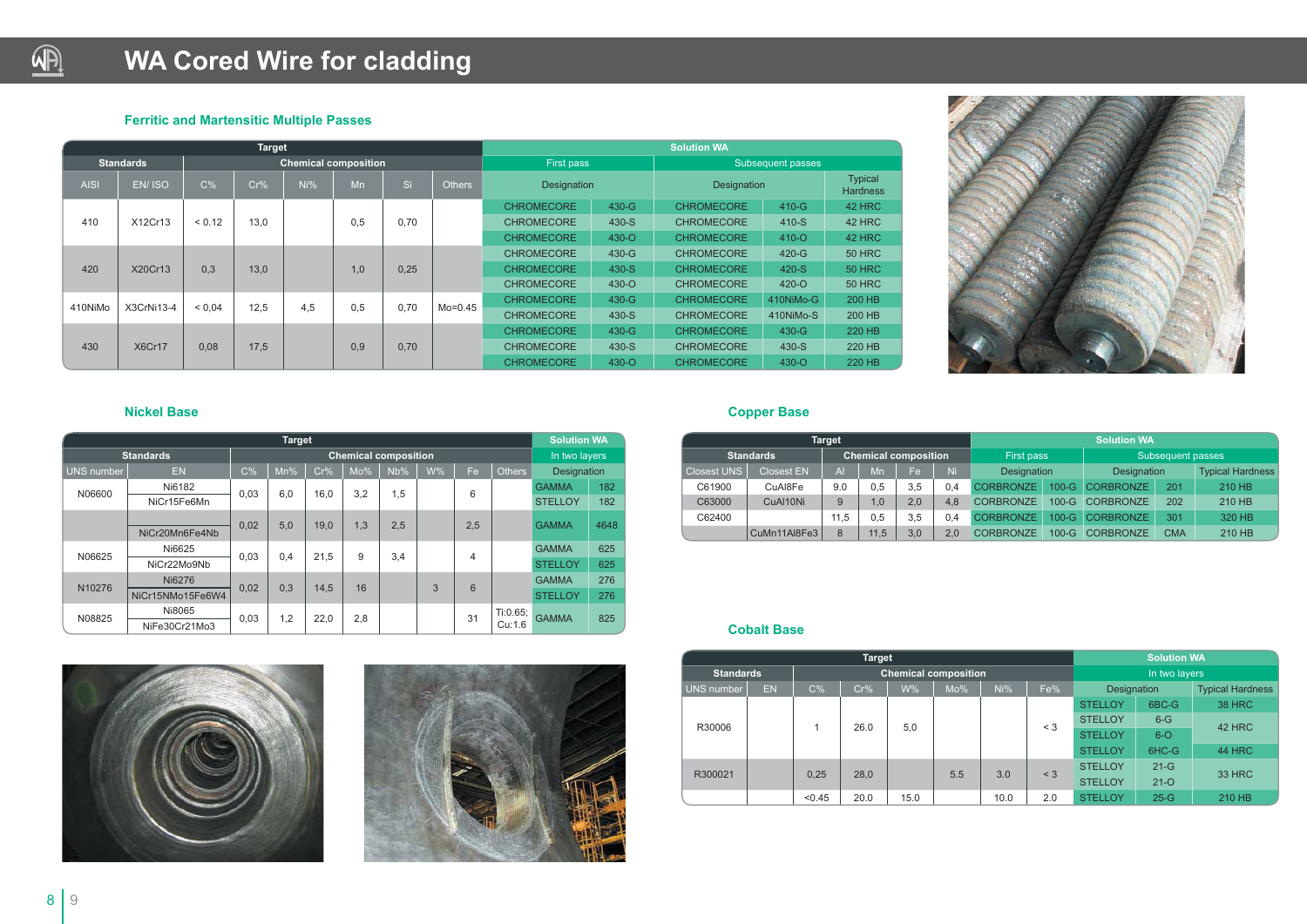More than thirty years ago, the Welding Alloys Group started producing automated equipment to improve the quality and efficiency of surfacing while reducing costs. Today, the Multi*Surfacer* standard range of automatic cladding equipment includes stationary machines for internal and external pipe cladding and for flat surface cladding. Our manufacturing unit also designs special cladding machines for curved and complex surfaces. The Boiler Tube Cladder is used by our WA Integra service centres for in situ curative protection of waste incineration boilers and by boiler manufacturers for preventative protection of specific areas.

The Welding Alloys Group has more than forty years of successful experience in cladding products, automated equipment and applications. This know-how is made available to industry through its international network of Integra™ Service Centres. Specialised in surfacing, these centres are able to produce finished components to specification or, using proprietary techniques and WA cored wires, develop tailor-made solutions to problems involving the most severe operating conditions.



#### **Automated cladding for industrial applications**



#### **Worldwide service for industries**





### **Industries using WA Cored Wires™**

Many designers, engineering companies and constructors of welded assemblies are enjoying the benefits of the economic and technical advantages offered by WA cored wires. Standard equipment made from steel and subsenquently clad with corrosion resistant alloys (CRA) needs local protection with additional filler weld metal. WA cored wires are widely used here. Typical applications common to many industries are in pumps, valves, piping, condensers and heat exchangers. Other more specialised applications are as follows.

#### **Oil and Gas extraction:**

- Christmas tree
- Valves

AA

- Swivel joints
- Piping

11

• Separators

## **Petroleum refining and**

### **petrochemical industries:**

• Coke drums

• Cracking units

- Desulphuration reactor
- Amine absorbers
- Coal gasifying units

#### **Fertilisers:**

- Drying drums
- Mixers

#### **Steel:**

- Continuous casting rollers
- Stacks
- Fume collectors

#### **Waste incineration plants:**

- Boiler panels
- Superheater and reheater tubes
- Scrubbers

#### **Paper industry:**

- Digesters
- Black liquor recovery boilers
- Paper rolls

#### **Other industries:**

- Pharmaceutical industry
- Marine
- Defence

### **WA MultiSurfacer<sup>™</sup> WA Integra™ Services**